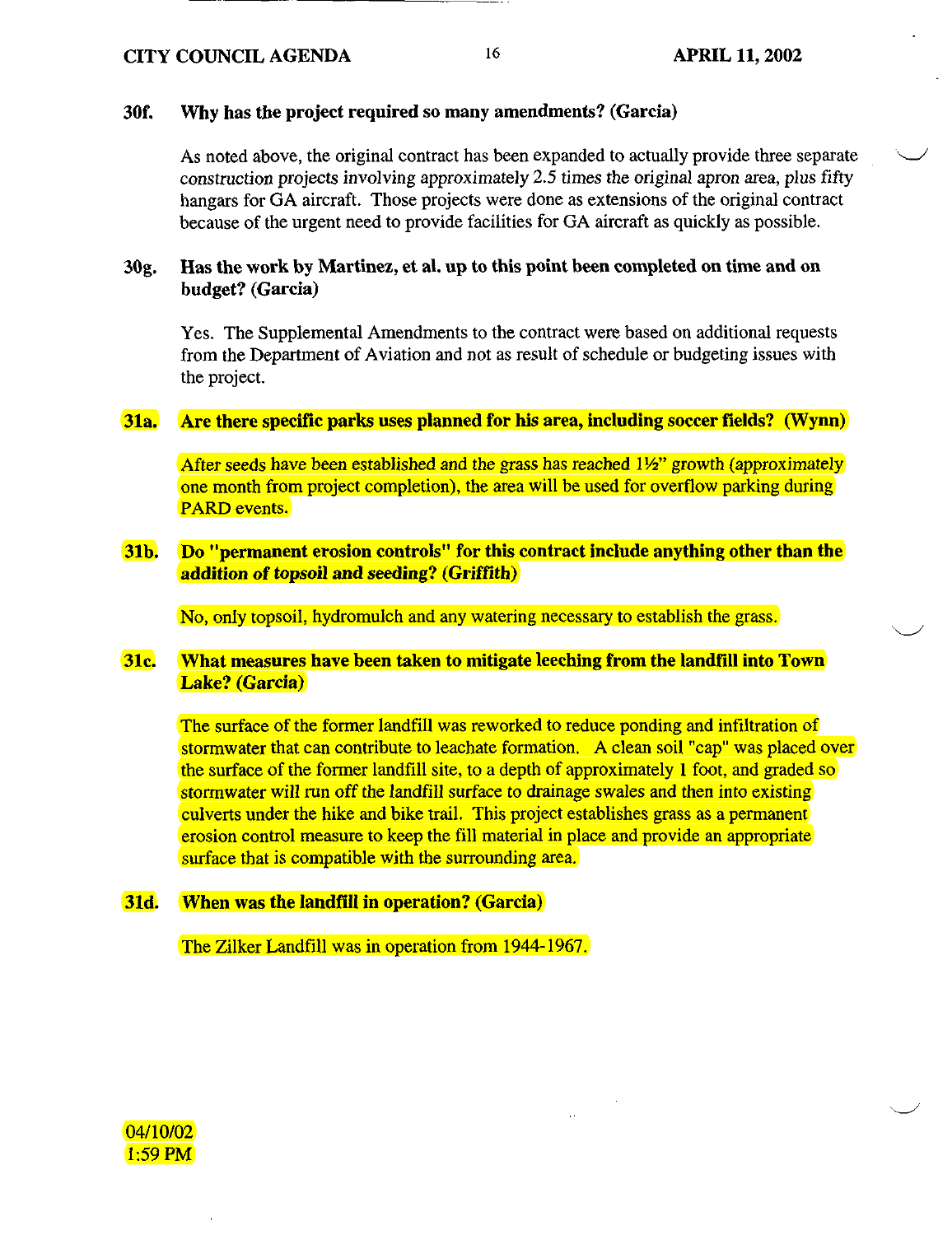# 31e. What is in the landfill? Are there any concerns of methane leaks or abrupt settling of the landfill? (Garcia)

The composition of the garbage placed in this landfill is expected to be typical of municipal solid waste (rubbish, paper, yard trimmings, household garbage including small quantity hazardous waste, etc.).

The consultant confirmed the presence of methane, and recommended additional monitoring of gas and groundwater to determine if the methane is impacting groundwater at the site. Methane may impact groundwater quality, but does not represent a threat to park users since there are no structures in the vicinity where methane could accumulate. Migration of contaminated groundwater or landfill leachate is expected to be mitigated by the improvements made to the cap to reduce the infiltration of water and the generation of leachate.

Abrupt settlement of the landfill is not a concern. Additional subsidence of the landfill may occur due to decomposition of the landfill materials, but this would not be abrupt, and the consultant attempted to allow for this in the design of the final grades. Periodic inspection and monitoring of this site will continue.

# 31f. There is a significant difference in the bids for what appears to be a relatively straightforward project. Why is that? (Garcia)

Staff can only assume that differences the costs of topsoil and delivery, and estimates for additional watering could have caused the variations in bids. The contractor is responsible for watering the hydromulch as needed to reach the 1-1/2" of growth. Watering could be achieved by various means (water truck, temporary irrigation system, etc.) and the amount of watering will also vary depending on the amount of rain.

# 31g. Did Robert Jentsch Construction submit a cost breakdown for their work? (Garcia)

Answer forthcoming.

#### 31h. Where is Jentsch getting the topsoil? (Garcia)

Capital Aggregates.

# 32a. Rainbow Materials is listed as supplying the concrete for this job. Are they still dumping excess concrete in the Colorado River? (Griffith)

Watershed Dept staff reported that the Rainbow Materials Del Valle facility is not engaged in illegal dumping at their facility.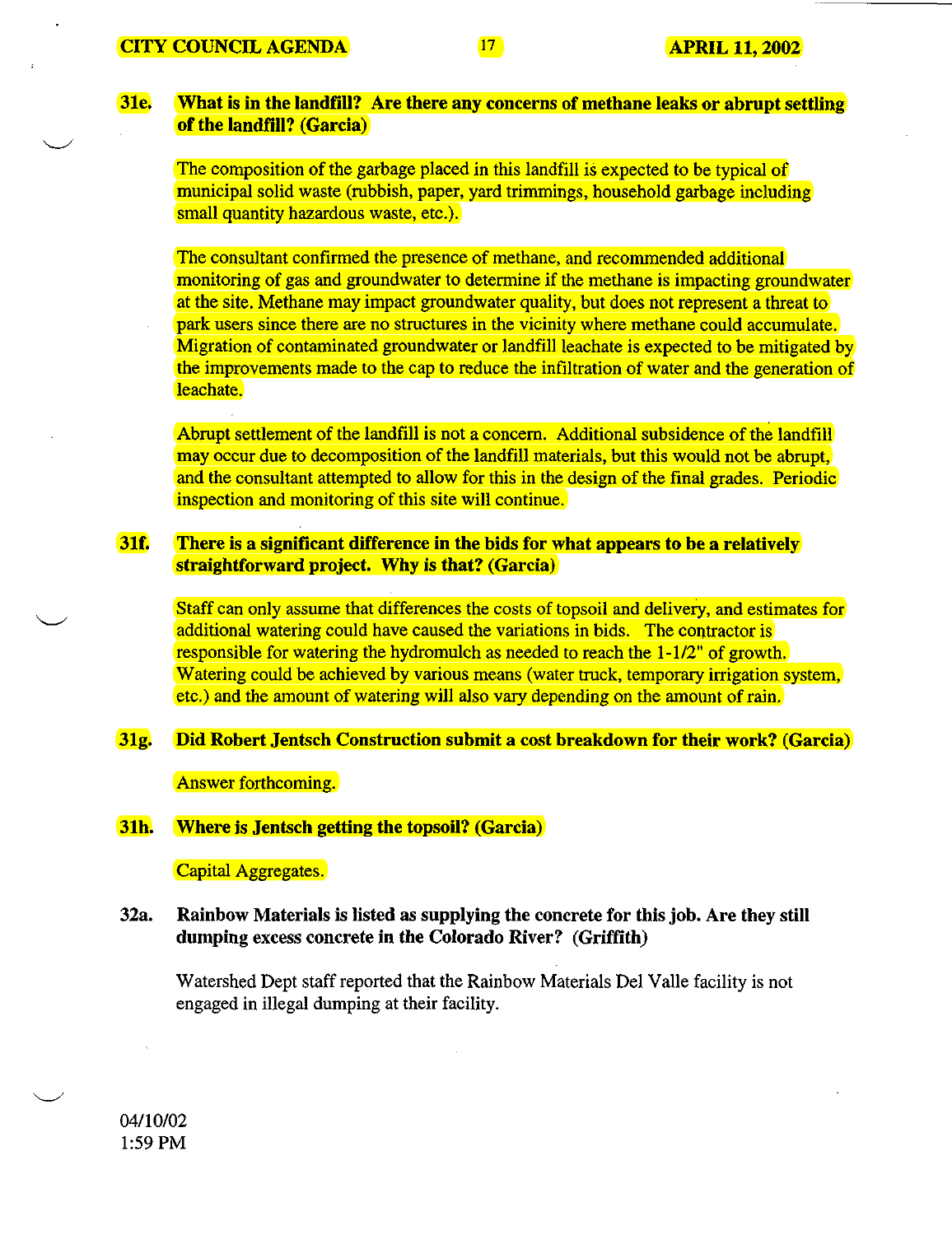# Public Works (29-36)

 $\mathbf{r}$ 

# 29h. What is the status of determining the liability for the pipe problem? (Griffith)

The repair of the pipeline will ultimately be paid for by the responsible party or parties. The issue of who is or is not a responsible party is the subject of potential litigation. All evidence indicates that the City is not at fault. Formal written notice of the City's claim has been given to the appropriate parties, and settlement negotiations have begun. Since this is the subject of potential litigation, any further discussion should be limited to private consultation with the City's attorneys.

#### 29i. Why are we approving another contract increase for repairs? (Griffith)

The Ullrich TM is an essential component of the water distribution system. There is a need for this TM to be functional they summer. From the time that we identified the problem, in order to have the TM functional this summer, the City approach was to make the repairs then seek to recover the cost from the responsible party.

# 29j. How much has the city approved (with this increase) for repairs thus far that we anticipate being able to re-coup from others (contractors or pipe vendor)? (Griffith)

The City will seek to recover all of this cost from the responsible party. (Griffith)

# 29k. What is the current total estimate for all repairs to get this pipe fixed? (Griffith)

The estimated cost is \$6,376,125.60,

# 291. When are the repairs scheduled to be completed? (Griffith)

The current schedule is to have the repairs completed and the TM functional by May 1, 2002.

# 31g. Did Robert Jentsch Construction submit a cost breakdown for their work? (Garcia)

Not yet. After contract award, the contractor will submit a schedule of values showing the breakdown of scopes of work and costs associated with each scope.

> a di koji  $\mathcal{N}_{\mathrm{LW}}$  ,  $\mathcal{N}_{\mathrm{LW}}$  ,  $\mathcal{N}_{\mathrm{LW}}$ **LIBES**

> > $\mathcal{A} \rightarrow$